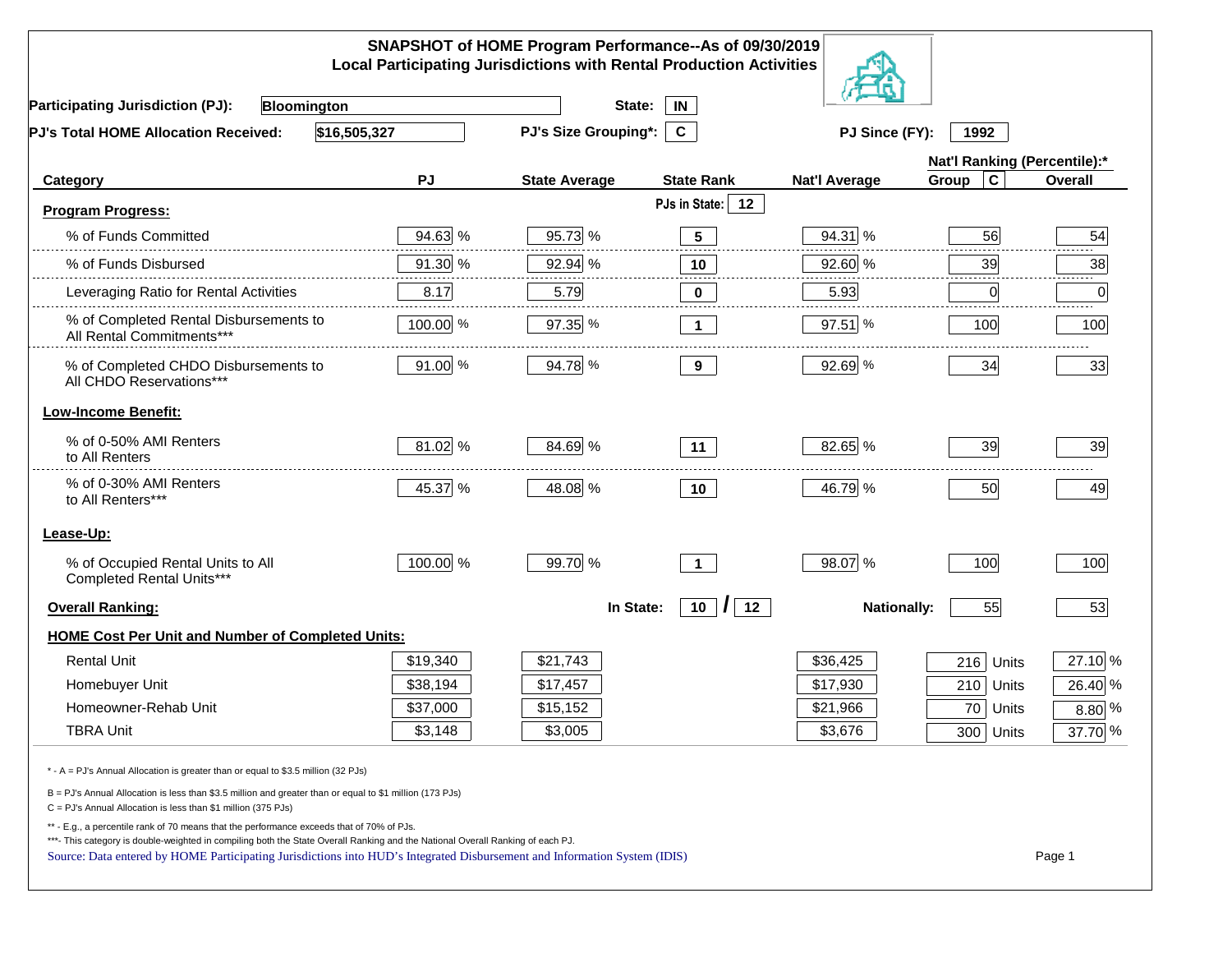|                                                                                   |             |      |               |                            |                          | <b>Program and Beneficiary Characteristics for Completed Units</b> |                                 |                      |                                   |             |
|-----------------------------------------------------------------------------------|-------------|------|---------------|----------------------------|--------------------------|--------------------------------------------------------------------|---------------------------------|----------------------|-----------------------------------|-------------|
| <b>Participating Jurisdiction (PJ): Bloomington</b>                               |             |      |               |                            | $\overline{\mathsf{IN}}$ |                                                                    |                                 |                      |                                   |             |
| <b>Total Development Costs:</b>                                                   |             |      | <b>Rental</b> | Homebuyer                  |                          | <b>Homeowner</b>                                                   | <b>CHDO Operating Expenses:</b> | PJ:                  |                                   | $0.3$ %     |
| (average reported cost per unit in<br><b>HOME-assisted projects)</b>              | PJ:         |      | \$107,355     | \$107,978                  |                          | \$38,943                                                           | (% of allocation)               | <b>National Avg:</b> |                                   | $1.1$ %     |
|                                                                                   | State:*     |      | \$107,153     | \$81,293                   |                          | \$20,494                                                           |                                 |                      |                                   |             |
|                                                                                   | National:** |      | \$135,225     | \$88,236                   |                          | \$26,222                                                           |                                 |                      |                                   |             |
|                                                                                   |             |      |               | Rental Homebuyer Homeowner | <b>TBRA</b>              |                                                                    |                                 |                      | <b>Rental Homebuyer Homeowner</b> | <b>TBRA</b> |
| <b>RACE:</b>                                                                      |             | %    | %             | %                          | $\%$                     | <b>HOUSEHOLD TYPE:</b>                                             | %                               | $\frac{9}{6}$        | %                                 | $\%$        |
| White:                                                                            |             | 88.4 | 83.8          | 91.4                       | 0.0                      | Single/Non-Elderly:                                                | 71.3                            | 33.3                 | 34.3                              | 0.0         |
| <b>Black/African American:</b>                                                    |             | 6.9  | 3.3           | 7.1                        | 100.0                    | Elderly:                                                           | 5.6                             | 3.8                  | 25.7                              | 0.0         |
| Asian:                                                                            |             | 0.0  | 0.0           | 0.0                        | 0.0                      | <b>Related/Single Parent:</b>                                      | 16.2                            | 22.4                 | 17.1                              | 66.7        |
| American Indian/Alaska Native:                                                    |             | 0.5  | 0.0           | 1.4                        | 0.0                      | <b>Related/Two Parent:</b>                                         | 2.3                             | 26.7                 | 18.6                              | 33.3        |
| Native Hawaiian/Pacific Islander:                                                 |             | 0.0  | 0.0           | 0.0                        | 0.0                      | Other:                                                             | 4.6                             | 13.8                 | 4.3                               | 0.0         |
| American Indian/Alaska Native and White:                                          |             | 0.0  | 0.0           | 0.0                        | 0.0                      |                                                                    |                                 |                      |                                   |             |
| Asian and White:                                                                  |             | 0.0  | 0.5           | 0.0                        | 0.0                      |                                                                    |                                 |                      |                                   |             |
| <b>Black/African American and White:</b>                                          |             | 0.0  | 1.0           | 0.0                        | 0.0                      |                                                                    |                                 |                      |                                   |             |
| American Indian/Alaska Native and Black:                                          |             | 0.0  | 0.0           | 0.0                        | 0.0                      |                                                                    |                                 |                      |                                   |             |
| <b>Other Multi Racial:</b>                                                        |             | 0.5  | 0.5           | 0.0                        | 0.0                      |                                                                    |                                 |                      |                                   |             |
| Asian/Pacific Islander:                                                           |             | 1.9  | 0.5           | 0.0                        | 0.0                      |                                                                    |                                 |                      |                                   |             |
| <b>ETHNICITY:</b>                                                                 |             |      |               |                            |                          |                                                                    |                                 |                      |                                   |             |
| <b>Hispanic</b>                                                                   |             | 1.9  | 10.5          | 0.0                        | 0.0                      |                                                                    |                                 |                      |                                   |             |
| <b>HOUSEHOLD SIZE:</b>                                                            |             |      |               |                            |                          | <b>SUPPLEMENTAL RENTAL ASSISTANCE:</b>                             |                                 |                      |                                   |             |
| 1 Person:                                                                         |             | 73.6 | 33.3          | 51.4                       | 0.0                      | Section 8:                                                         | 28.7                            | $0.5$ <sup>#</sup>   |                                   |             |
| 2 Persons:                                                                        |             | 12.0 | 26.7          | 21.4                       | 33.3                     | <b>HOME TBRA:</b>                                                  | 0.9                             |                      |                                   |             |
| 3 Persons:                                                                        |             | 9.7  | 19.5          | 15.7                       | 33.3                     | Other:                                                             | 10.6                            |                      |                                   |             |
| 4 Persons:                                                                        |             | 2.3  | 11.4          | 7.1                        | 0.0                      | No Assistance:                                                     | 59.7                            |                      |                                   |             |
| 5 Persons:                                                                        |             | 1.4  | 3.8           | 1.4                        | 33.3                     |                                                                    |                                 |                      |                                   |             |
| 6 Persons:                                                                        |             | 0.5  | 2.9           | $1.4$                      | 0.0                      |                                                                    |                                 |                      |                                   |             |
| 7 Persons:                                                                        |             | 0.5  | 2.4           | 1.4                        | 0.0                      |                                                                    |                                 |                      |                                   |             |
| 8 or more Persons:                                                                |             | 0.0  | 0.0           | 0.0                        | 0.0                      | # of Section 504 Compliant Units:                                  |                                 | 185                  |                                   |             |
| The State average includes all local and the State PJs within that state          |             |      |               |                            |                          |                                                                    |                                 |                      |                                   |             |
| ** The National average includes all local and State PJs, and Insular Areas       |             |      |               |                            |                          |                                                                    |                                 |                      |                                   |             |
| # Section 8 vouchers can be used for First-Time Homebuyer Downpayment Assistance. |             |      |               |                            |                          |                                                                    |                                 |                      |                                   |             |
|                                                                                   |             |      |               |                            |                          |                                                                    |                                 |                      |                                   |             |

Source: Data entered by HOME Participating Jurisdictions into HUD's Integrated Disbursement and Information System (IDIS) Page 2